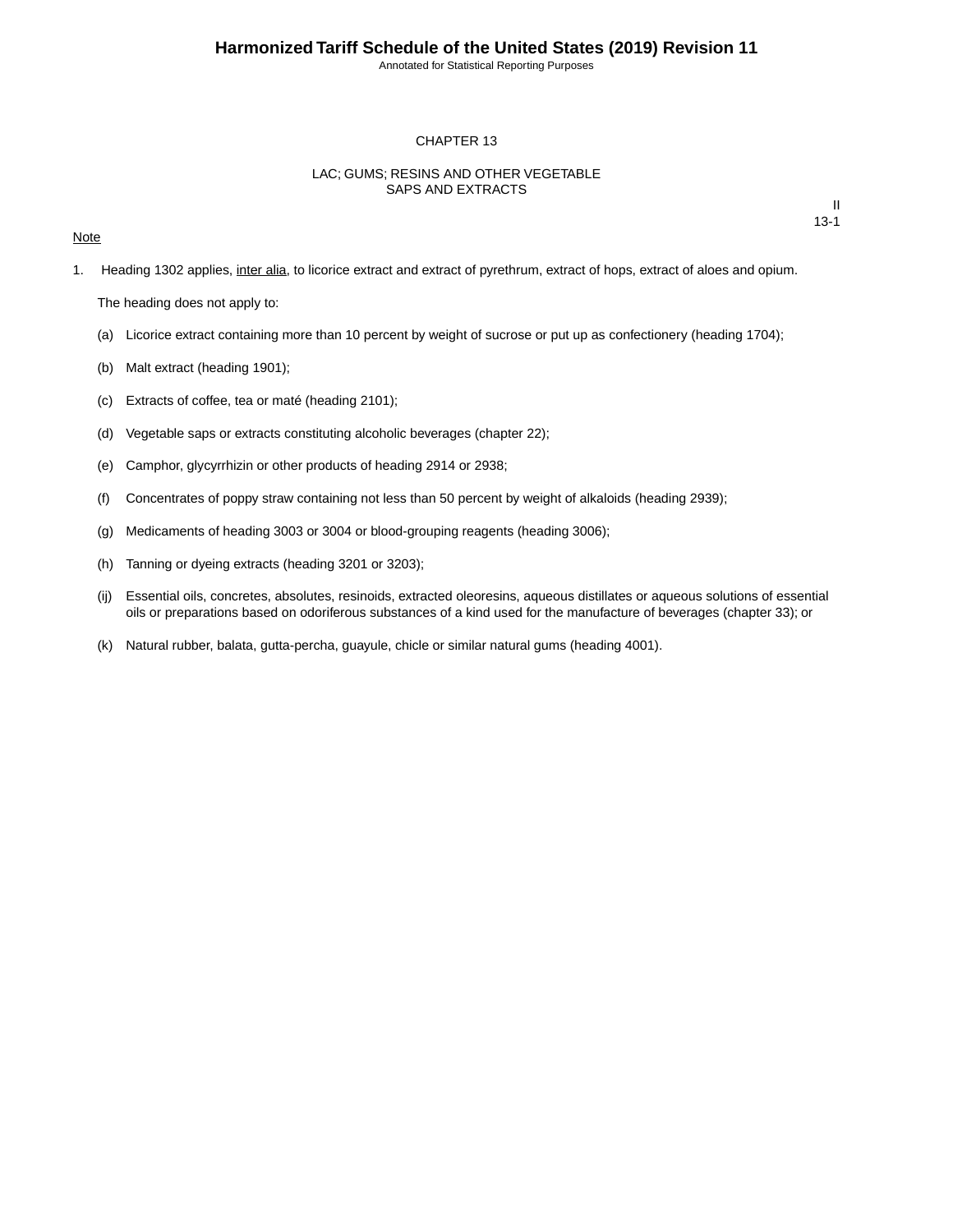## **Harmonized Tariff Schedule of the United States (2019) Revision 11**

Annotated for Statistical Reporting Purposes

| Heading/      | Stat.  |                                                           | Unit     | Rates of Duty |                   |                   |
|---------------|--------|-----------------------------------------------------------|----------|---------------|-------------------|-------------------|
| Subheading    | Suf-   | Article Description                                       | of       |               | $\mathbf{1}$      | $\overline{2}$    |
|               | fix    |                                                           | Quantity | General       | Special           |                   |
| 1301          |        | Lac; natural gums, resins, gum-resins and oleoresins (for |          |               |                   |                   |
|               |        | example, balsams):                                        |          |               |                   |                   |
| 1301.20.00 00 |        |                                                           | kg Free  |               |                   | $1.1 \text{C/kg}$ |
| 1301.90       |        | Other:                                                    |          |               |                   |                   |
| 1301.90.40 00 |        | Turpentine gum (oleoresinous exudate from living          |          |               |                   |                   |
|               |        |                                                           |          |               | Free (A, AU, BH,  | 5%                |
|               |        |                                                           |          |               | CA, CL, CO, D, E, |                   |
|               |        |                                                           |          |               | IL, JO, KR, MA,   |                   |
|               |        |                                                           |          |               | MX, OM, P, PA,    |                   |
|               |        |                                                           |          |               | PE, SG)           |                   |
| 1301.90.91    |        |                                                           |          | Free          |                   | Free              |
|               | 05     |                                                           |          |               |                   |                   |
|               |        |                                                           |          |               |                   |                   |
|               | $10$   |                                                           |          |               |                   |                   |
|               | 20     |                                                           |          |               |                   |                   |
|               | $30\,$ |                                                           |          |               |                   |                   |
|               |        |                                                           |          |               |                   |                   |
|               | 40     |                                                           |          |               |                   |                   |
|               | 90     |                                                           |          |               |                   |                   |
|               |        |                                                           |          |               |                   |                   |
|               |        |                                                           |          |               |                   |                   |
|               |        |                                                           |          |               |                   |                   |
|               |        |                                                           |          |               |                   |                   |
|               |        |                                                           |          |               |                   |                   |
|               |        |                                                           |          |               |                   |                   |
|               |        |                                                           |          |               |                   |                   |
|               |        |                                                           |          |               |                   |                   |
|               |        |                                                           |          |               |                   |                   |
|               |        |                                                           |          |               |                   |                   |
|               |        |                                                           |          |               |                   |                   |
|               |        |                                                           |          |               |                   |                   |
|               |        |                                                           |          |               |                   |                   |
|               |        |                                                           |          |               |                   |                   |
|               |        |                                                           |          |               |                   |                   |
|               |        |                                                           |          |               |                   |                   |
|               |        |                                                           |          |               |                   |                   |
|               |        |                                                           |          |               |                   |                   |
|               |        |                                                           |          |               |                   |                   |
|               |        |                                                           |          |               |                   |                   |
|               |        |                                                           |          |               |                   |                   |
|               |        |                                                           |          |               |                   |                   |
|               |        |                                                           |          |               |                   |                   |
|               |        |                                                           |          |               |                   |                   |
|               |        |                                                           |          |               |                   |                   |
|               |        |                                                           |          |               |                   |                   |
|               |        |                                                           |          |               |                   |                   |
|               |        |                                                           |          |               |                   |                   |
|               |        |                                                           |          |               |                   |                   |
|               |        |                                                           |          |               |                   |                   |
|               |        |                                                           |          |               |                   |                   |
|               |        |                                                           |          |               |                   |                   |
|               |        |                                                           |          |               |                   |                   |
|               |        |                                                           |          |               |                   |                   |
|               |        |                                                           |          |               |                   |                   |
|               |        |                                                           |          |               |                   |                   |
|               |        |                                                           |          |               |                   |                   |
|               |        |                                                           |          |               |                   |                   |
|               |        |                                                           |          |               |                   |                   |
|               |        |                                                           |          |               |                   |                   |
|               |        |                                                           |          |               |                   |                   |
|               |        |                                                           |          |               |                   |                   |
|               |        |                                                           |          |               |                   |                   |
|               |        |                                                           |          |               |                   |                   |
|               |        |                                                           |          |               |                   |                   |

II 13-2